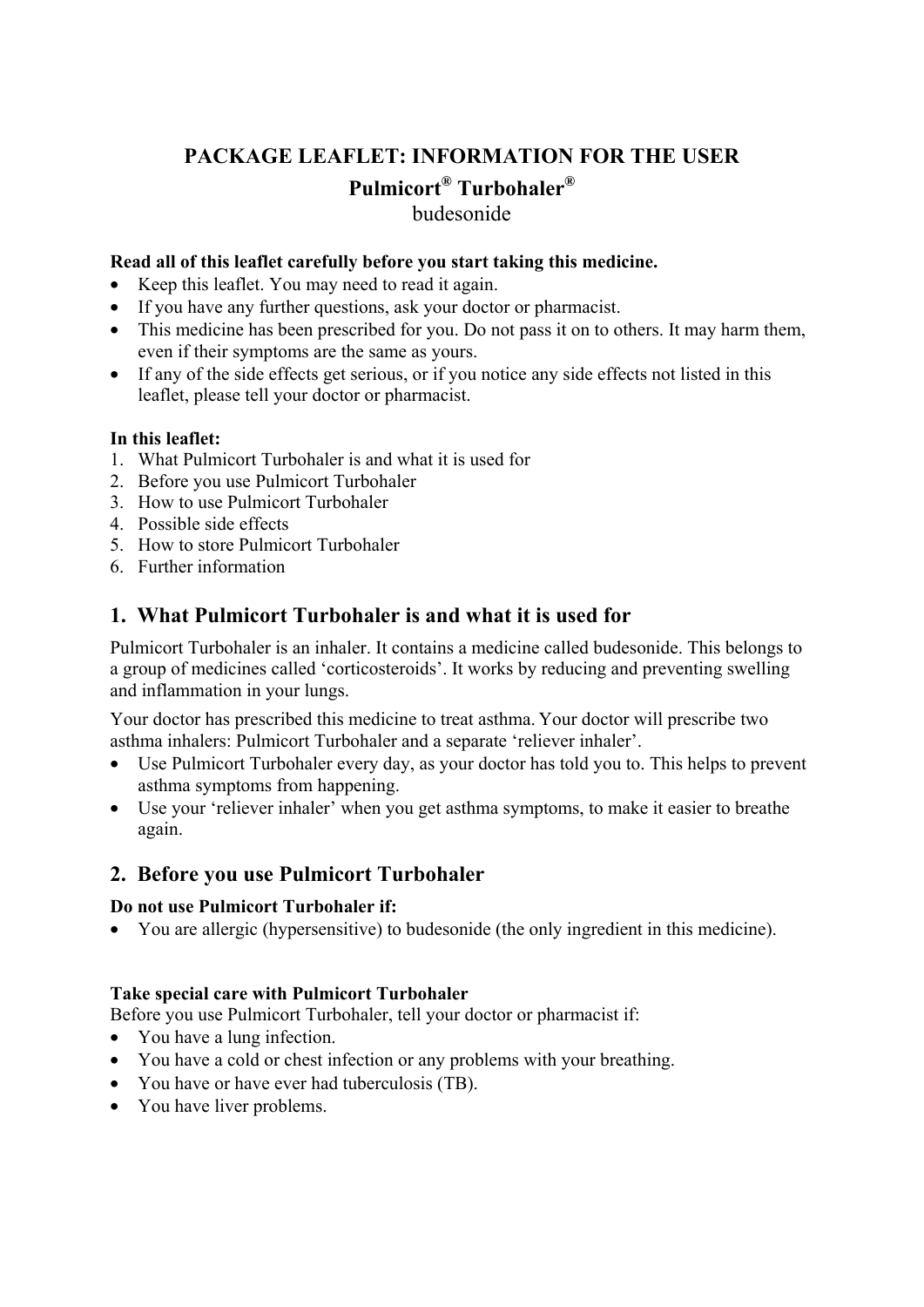## **Taking other medicines**

Please tell your doctor or pharmacist if you are taking or have recently taken any other medicines. This includes medicines that you buy without a prescription and herbal medicines. This is because Pulmicort Turbohaler can affect the way some medicines work and some medicines can have an effect on Pulmicort Turbohaler.

In particular, tell your doctor or pharmacist if you are taking any of the following medicines:

- Steroid medicines.
- Medicines to treat fungal infections (such as itraconazole and ketoconazole).
- HIV protease inhibitors (such as ritonavir and nelfinavir).

## **Pregnancy and breast-feeding**

- If you are pregnant, or planning to get pregnant, talk to your doctor before using Pulmicort - do not use Pulmicort Turbohaler unless your doctor tells you to.
- If you get pregnant while using Pulmicort Turbohaler, do not stop using Pulmicort Turbohaler but talk to your doctor immediately.
- If you are breast-feeding, talk to your doctor before using Pulmicort Turbohaler.

## **Driving and using machines**

Pulmicort Turbohaler is not likely to affect you being able to drive or use any tools or machines.

## **Information you may have to carry while you are using Pulmicort Turbohaler**

If you are using a high dose of Pulmicort Turbohaler your doctor may ask you to carry a steroid warning card. This explains to others about your medication.

# **3. How to use Pulmicort Turbohaler**

- Always use Pulmicort Turbohaler exactly as your doctor, nurse or pharmacist has told you. Ask one of them for advice if you are not sure.
- If Pulmicort Turbohaler is to be used by your child, make sure they use it correctly as your doctor has told you.
- It is important to use Pulmicort Turbohaler every day, even if you have no asthma symptoms at the time.
- Your breathing may improve within 2 days. However it can take up to 4 weeks for the medicine to have its full effect.

## **Important information about your asthma symptoms**

If you feel you are getting breathless or wheezy while using Pulmicort Turbohaler, you should continue to use Pulmicort Turbohaler but go to see your doctor as soon as possible, as you may need additional treatment.

Contact your doctor immediately if:

- Your breathing is getting worse or you often wake up at night with asthma.
- Your chest starts to feel tight in the morning or your chest tightness lasts longer than usual.

These signs could mean that your condition is not being properly controlled and you may need different or additional treatment immediately.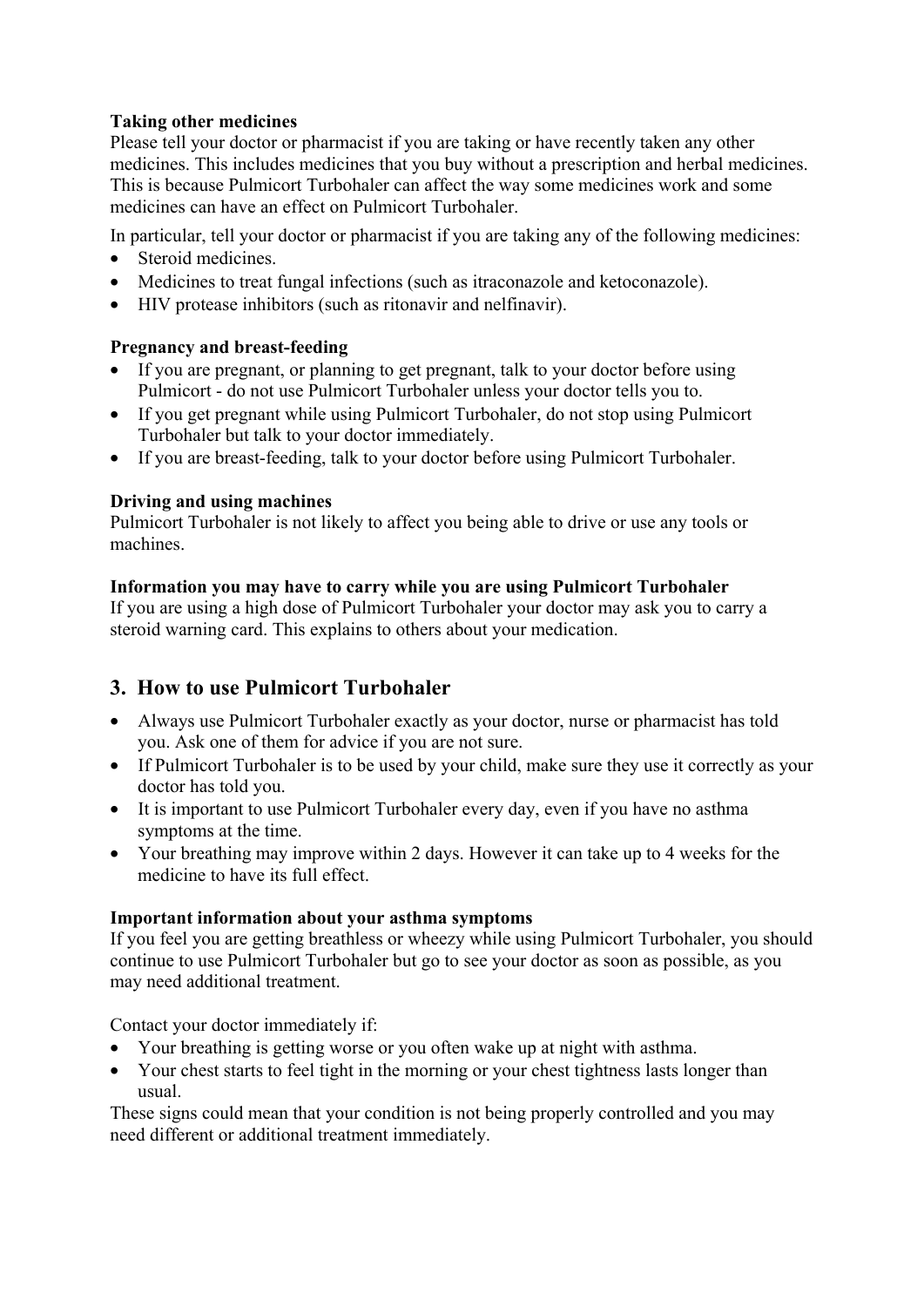**Use your Pulmicort Turbohaler every day.** This helps to prevent asthma symptoms from happening. Your doctor will advise you of the correct dose to treat your asthma. Your doctor will reduce your medication to the lowest dose needed to control your asthma.

## **If your doctor has told you to use your Turbohaler twice a day:**

## **Adults and children (13 years and above)**

- The usual dose is 1 or 2 inhalations, twice a day (in the morning and in the evening).
- Your doctor may increase this to a maximum of 1600 micrograms a day.
- If your asthma is getting worse and you are using your 'reliever inhaler' more often or you have more symptoms:
	- double your dose of Pulmicort Turbohaler immediately and talk to your doctor as soon as possible
	- double your dose by taking twice as many inhalations each time.

## **Children (5 - 12 years of age)**

- The usual dose is 1 or 2 inhalations, twice a day (in the morning and in the evening).
- The doctor may increase this to a maximum of 800 micrograms a day.

## **If your doctor has told you to use your Turbohaler once a day:**

- Only use your Turbohaler once a day if your doctor has told you to.
- Use your Turbohaler at the same time each evening.

## **Adults and children (13 years and above)**

- The usual dose is 1 or 2 inhalations, in the evening.
- If your asthma is getting worse and you are using your 'reliever inhaler' more often or you have more symptoms:
	- double your dose immediately and talk to your doctor as soon as possible
	- double your dose by taking the same number of inhalations your doctor has told you **twice a day** (once in the morning and once in the evening).

## **Children (5 - 12 years of age)**

- The usual dose is 1 or 2 inhalations, in the evening.
- The maximum dose is 400 micrograms a day.

#### **Use your separate 'reliever inhaler' to treat asthma symptoms when they happen.**

Always keep your 'reliever inhaler' with you to use when you need it. Do not use Pulmicort Turbohaler to treat asthma symptoms - use your 'reliever inhaler'.

## **How to take an inhalation**

Every time you need to take an inhalation, follow the instructions below.

- 1. Unscrew the white cover and lift it off.
- 2. **Hold your Turbohaler upright** with the brown base at the bottom.
- 3. Do **not** hold the mouthpiece when you load your Turbohaler. To load your Turbohaler with a dose, turn the brown base as far as it will go in one direction. Then turn it as far as it will go in the other direction (it does not matter which way you turn it first). You should hear a click sound. Your Turbohaler is now loaded and ready to use. Only load your Turbohaler when you need to use it.



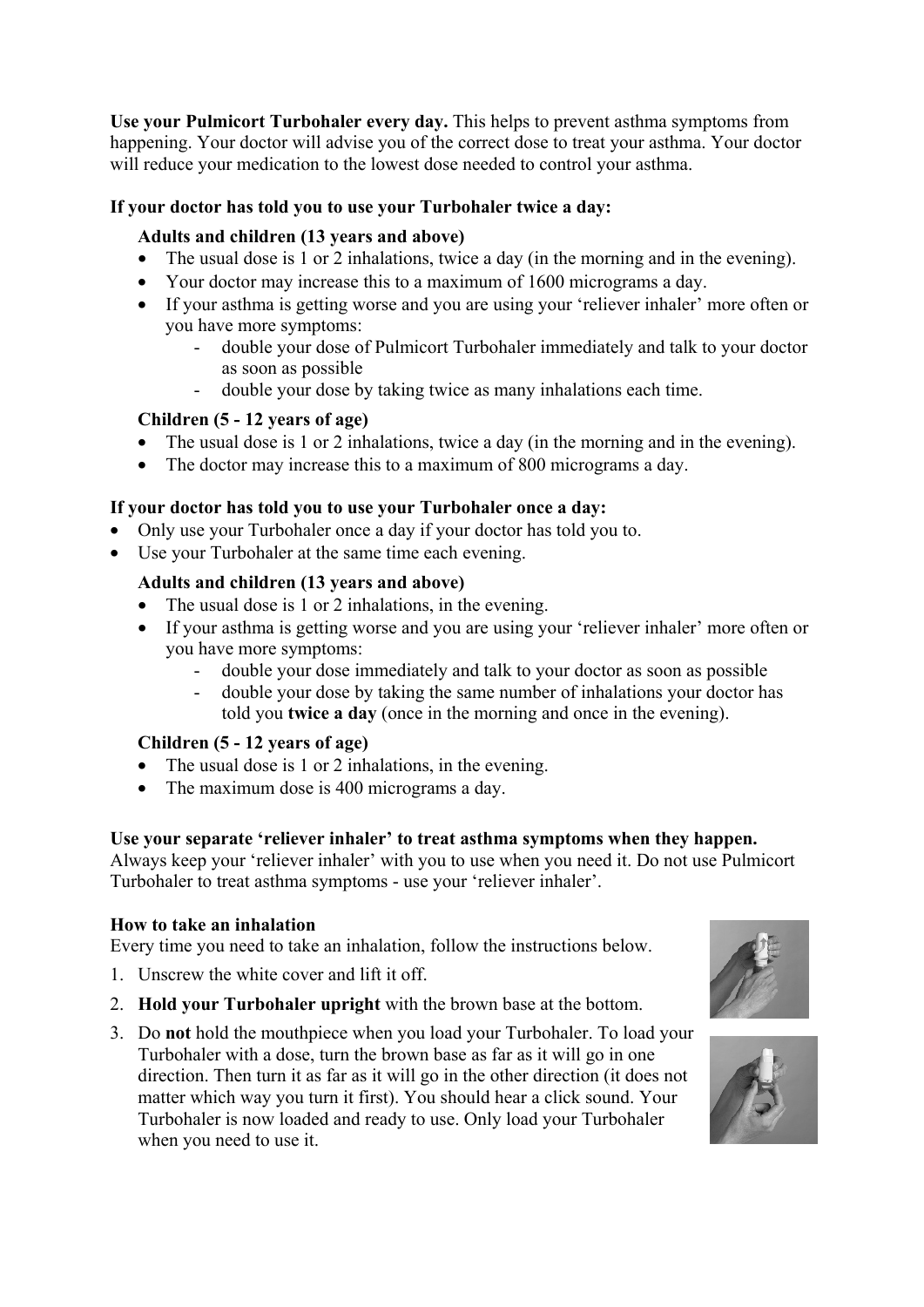- 4. Hold your Turbohaler away from your mouth. Breathe out gently (as far as is comfortable). Do not breathe out through your Turbohaler.
- 5. Place the mouthpiece gently between your teeth. Close your lips. Breathe in as deeply and as hard as you can through your mouth. Do not chew or bite on the mouthpiece.
- 6. **Remove your Turbohaler from your mouth. Then breathe out gently.** The amount of medicine that is inhaled is very small. This means you may not be able to taste it after inhalation. If you have followed the instructions, you can still be confident that you have inhaled the dose and the medicine is now in your lungs.
- 7. If you are to take a second inhalation, repeat steps 2 to 6.
- 8. Replace the cover tightly after use.
- 9. Brush your teeth or rinse your mouth with water and spit it out.

Do not try to remove or twist the mouthpiece. It is fixed to your Turbohaler and must not be taken off. Do not use your Turbohaler if it has been damaged or if the mouthpiece has come apart from your Turbohaler.

# **Cleaning your Turbohaler**

Wipe the outside of the mouthpiece once a week with a dry tissue. Do not use water or liquids.

## **When to start using a new Turbohaler**

When you first see a red mark in the indicator window, there are about 20

doses left. You will then need to see your doctor for another prescription. When the red mark has reached the bottom of the indicator window, you must start using your new Turbohaler.

Note:

- The brown base will still twist and 'click' even when your Turbohaler is empty.
- The sound that you hear as you shake your Turbohaler is produced by a drying agent and not the medicine. Therefore the sound does not tell you how much medicine is left in your Turbohaler.
- If you load your Turbohaler more than once by mistake before taking your dose, you will still only receive one dose.

## **If you use more Pulmicort Turbohaler than you should**

It is important that you take your dose as stated on the pharmacist's label or as advised by your doctor. You should not increase or decrease your dose without seeking medical advice. If you use more Pulmicort Turbohaler than you should, contact your doctor or pharmacist for advice.

## **If you forget to use Pulmicort Turbohaler**

If you forget to take a dose, skip the missed dose and take the next dose as usual.

## **If you stop using Pulmicort Turbohaler**

Do not stop using this medicine even when your asthma gets better, unless your doctor tells you to.



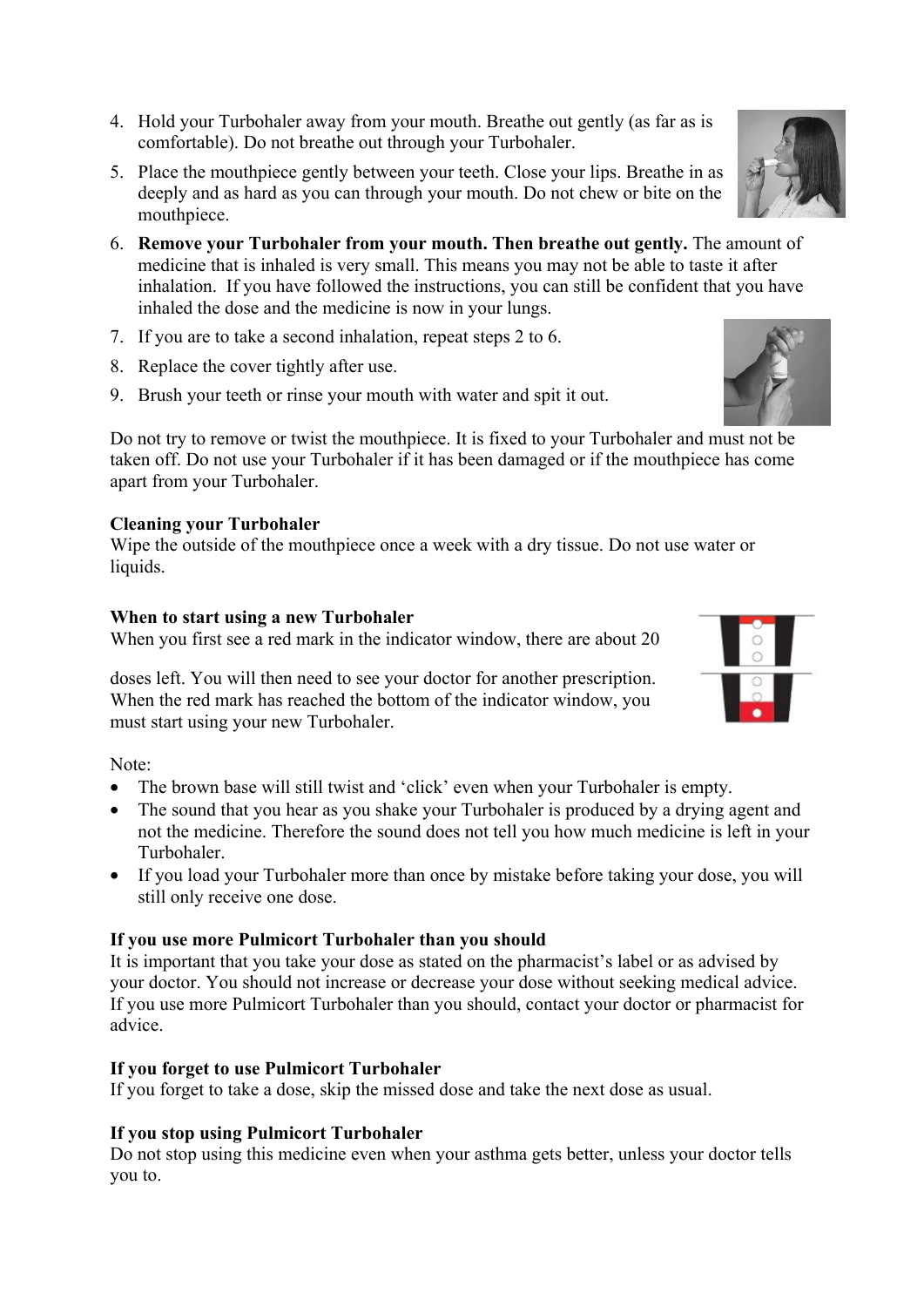# **4. Possible side effects**

Like all medicines, Pulmicort Turbohaler can cause side effects, although not everybody gets them.

## **If either of the following happen to you, stop using Pulmicort Turbohaler and talk to your doctor immediately:**

- Swelling of your face, particularly around your mouth (with possible swelling of the lips, tongue, eyes and ears), rash, itching, contact dermatitis (a skin problem), hives and bronchospasm (tightening of the muscles in the airways which causes wheezing). This may mean that you are having an allergic reaction. This happens rarely, affecting less than 1 in 1,000 people.
- Sudden wheezing after inhaling your medicine. If this happens, also use your 'reliever' inhaler straight away. This happens very rarely, affecting less than 1 in 10,000 people.

## **Other possible side effects:**

## **Common (affects less than 1 in 10 people)**

- Thrush (a fungal infection) in the mouth. This is less likely if you rinse your mouth out with water after using your Turbohaler.
- Mild sore throat, coughing and a hoarse voice.

## **Rare (affects less than 1 in 1,000 people)**

- Sleeping problems, depression or feeling worried, restless, nervous, over-excited or irritable. These effects are more likely to occur in children.
- Bruising of the skin.
- Loss of voice
- Hoarse voice (in children).

Inhaled corticosteroids can affect the normal production of steroid hormones in your body, particularly if you use high doses for a long time. The effects include:

- cataract (clouding of the lens in the eye).
- glaucoma (increased pressure in the eye)
- a slowing of the rate of growth of children and adolescents (rare).
- an effect on the adrenal gland (a small gland next to the kidney) (rare).

These effects are much less likely to happen with inhaled corticosteroids than with corticosteroid tablets.

If any of the side effects get serious or if you notice any side effects not listed in this leaflet, please tell your doctor or pharmacist.

# **5. How to store Pulmicort Turbohaler**

- Keep out of the reach and sight of children.
- Do not store above 30 °C.
- When not in use, Pulmicort Turbohaler should be stored with the cover tightened.
- Do not use Pulmicort Turbohaler after the expiry date printed on the carton or on the label of your Turbohaler. The expiry date refers to the last day of that month.
- Medicines should not be disposed of via wastewater or household waste. Ask your pharmacist how to dispose of medicines that are no longer required. This will help to protect the environment.